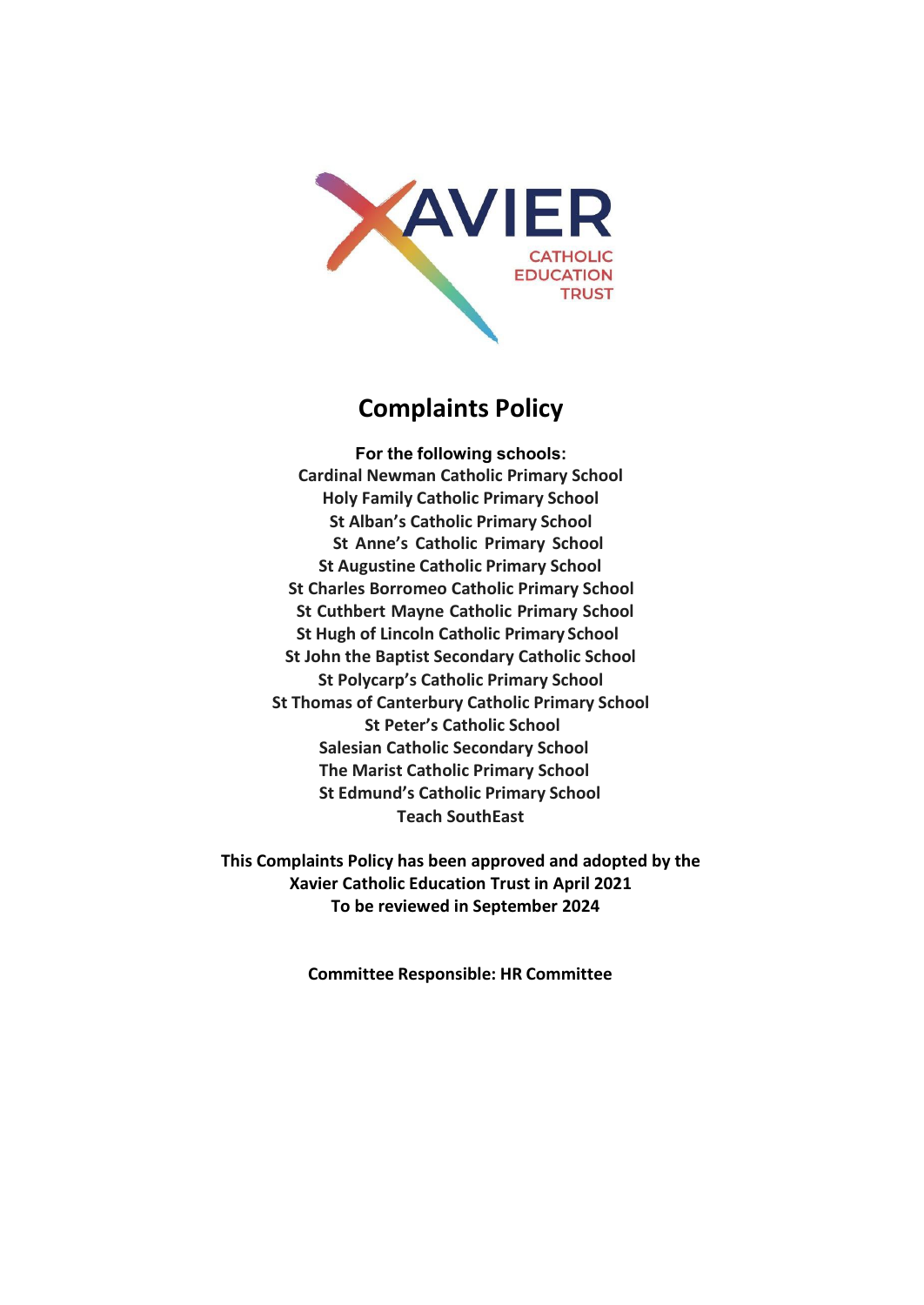## **Contents**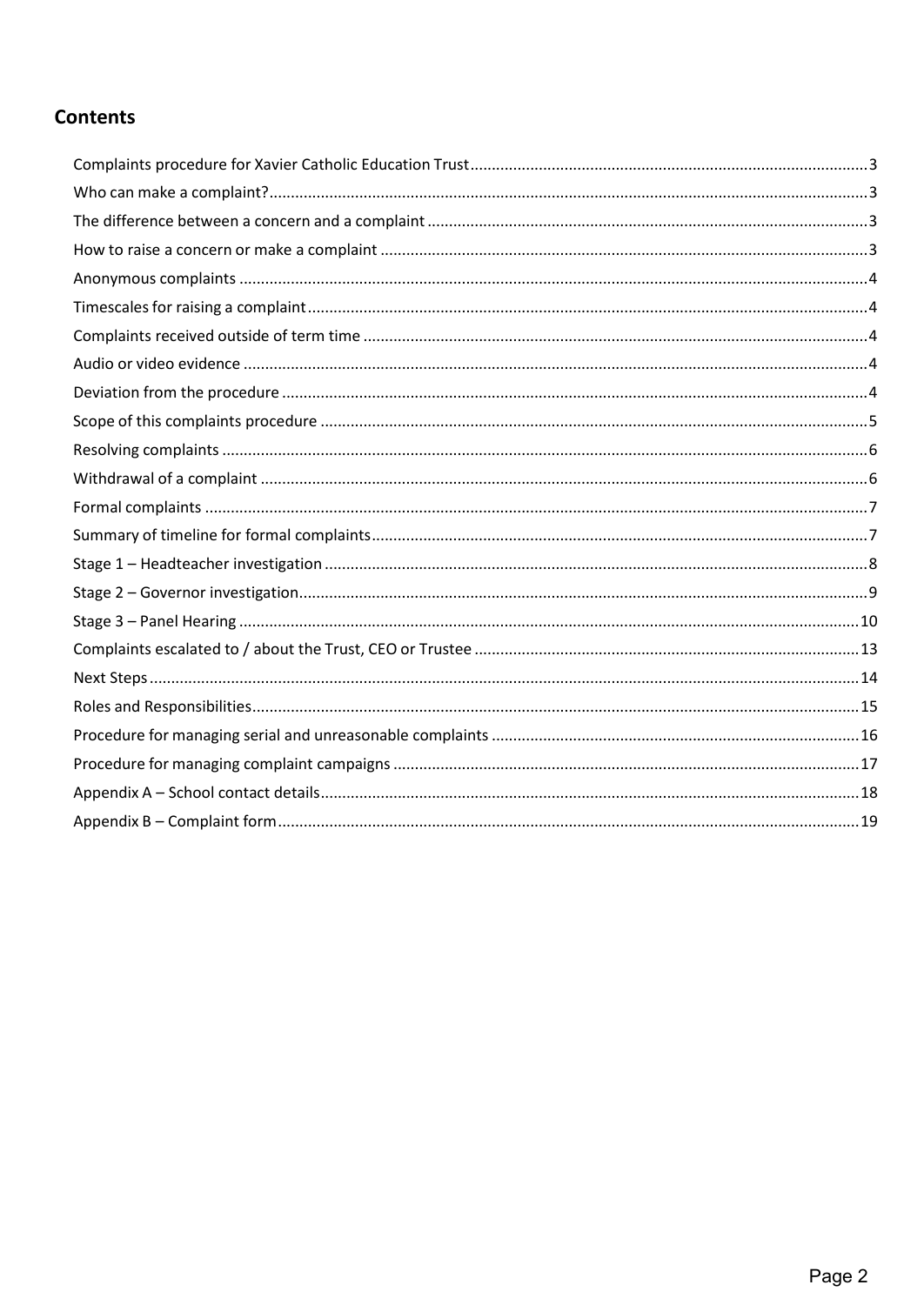## <span id="page-2-0"></span>**Complaints procedure for Xavier Catholic Education Trust**

## **< School>**

## **Xavier Catholic Education Trust Mission Statement**

Our mission is to provide an outstanding Catholic education for all the children in our schools. We will follow the example and teachings of Christ and everything we do will be inspired by gospel values. We will strive for excellence in all areas of our work and cherish every child in our care.

The Xavier Catholic Education Trust has developed this policy to enable parent/carers of pupils attending our schools and members of the public, to raise a concern or complaint relating to the operation of its school or the Trust itself.

#### <span id="page-2-1"></span>**Who can make a complaint?**

This complaints procedure is not limited to parents or carers of children that are registered at the school. Any person, including members of the public, may make a complaint to any Xavier Catholic Education Trust school about any provision of facilities or services that we provide. Unless complaints are dealt with under separate statutory procedures (such as appeals relating to exclusions or admissions), we will use this complaints procedure.

### <span id="page-2-2"></span>**The difference between a concern and a complaint**

A concern may be defined as '*an expression of worry or doubt over an issue considered to be important for which reassurances are sought'*.

A complaint may be defined as '*an expression of dissatisfaction however made, about actions taken or a lack of action*'.

It is in everyone's interest that concerns and complaints are resolved at the earliest possible stage. Many issues can be resolved informally, without the need to use the formal stages of the complaints procedure. Xavier Catholic Education Trust takes concerns seriously and will make every effort to resolve the matter as quickly as possible.

If you have difficulty discussing a concern with a particular member of staff, we will respect your views. In these cases, you will be referred to an appropriate alternative staff member. Similarly, if the member of staff directly involved feels unable to deal with a concern, you will be referred to another staff member. The member of staff may be more senior but does not have to be. The ability to consider the concern objectively and impartially is more important.

We understand however, that there are occasions when people would like to raise their concerns formally. In this case, Xavier Catholic Education Trust will attempt to resolve the issue internally, through the stages outlined within this complaints procedure.

#### <span id="page-2-3"></span>**How to raise a concern or make a complaint**

A concern can be raised in person, in writing or by telephone. They may also be made by a third party acting on behalf of the person with the concern, as long as they have appropriate consent to do so. Concerns should be raisedwith either the class teacher or headteacher.

If the issue remains unresolved, the next step is to make a formal complaint, using the Complaint form (AppendixB). If you require assistance with completing the form, please contact the school office.

Complainants should not approach individual governors to raise concerns or complaints. They have no power to act on an individual basis and it may also prevent them from considering complaints at a later stage of the procedure.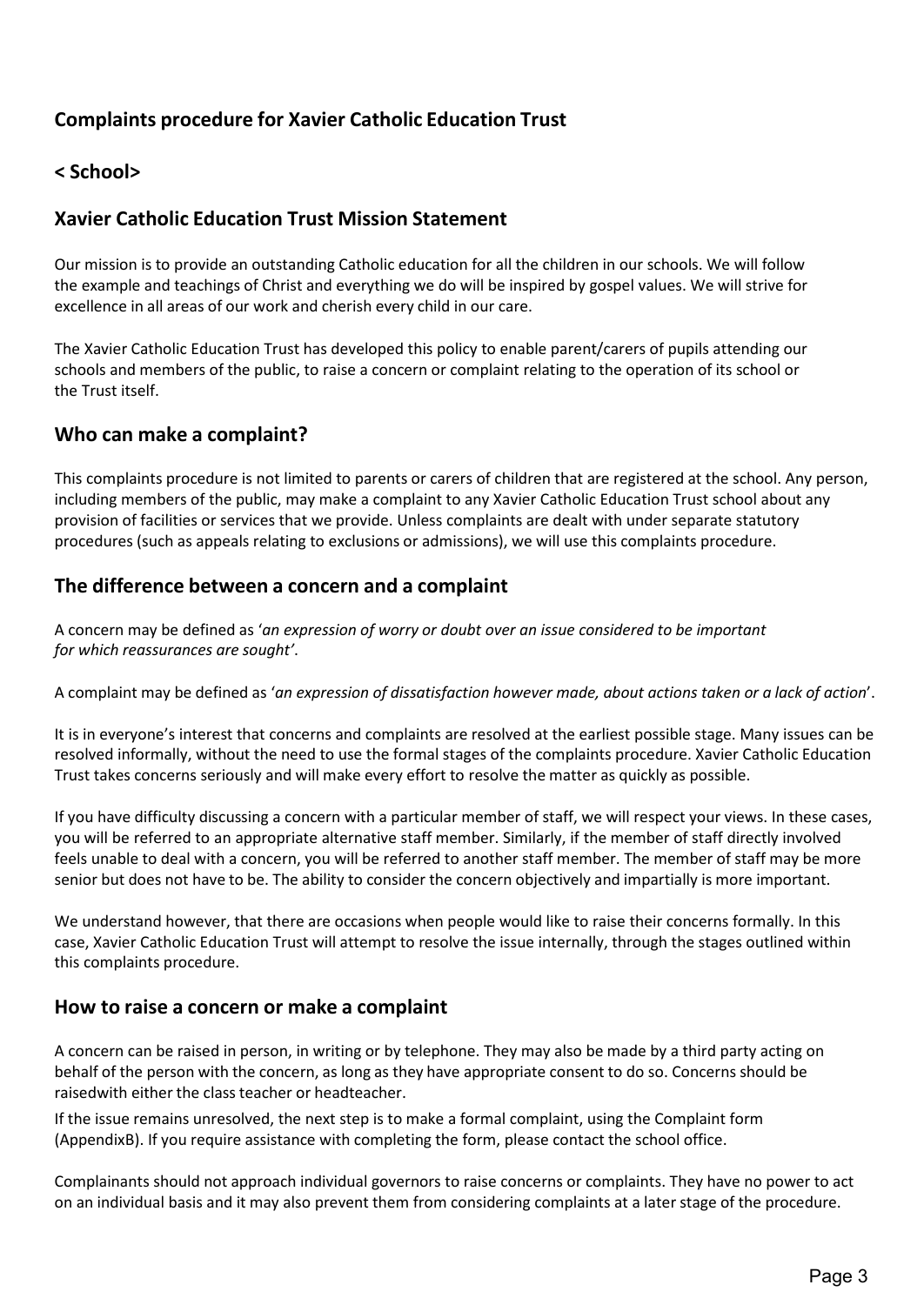A template complaint form is included at the end of this procedure, for use at any stage of the procedure as required. If you require help in completing the form, please contact the school office. You can also ask a third-party organisation such as the Citizens Advice to help you.

In accordance with equality law, we will consider making reasonable adjustments if required, to enable complainants to access and complete this complaints procedure. For instance, providing information in alternative formats, assisting complainants in raising a formal complaint or holding meetings in accessible locations.

#### <span id="page-3-0"></span>**Anonymous complaints**

We will not normally investigate anonymous complaints. However, the Headteacher, Chair of Governors, CEO or Chair of Trustees, as appropriate, will determine whether the complaint warrants an investigation.

### <span id="page-3-1"></span>**Timescales for raising a complaint**

You must raise the complaint within three months of the incident or, where a series of associated incidents have occurred, within three months of the last of these incidents. We will consider complaints made outside of this time frame only if exceptional circumstances apply.

### <span id="page-3-2"></span>**Complaints received outside of term time**

We will consider complaints made outside of term time to have been received on the first school day after the holiday period.

#### <span id="page-3-3"></span>**Audio or video evidence**

Complainants should make sure they obtain informed consent from all parties present before recording conversations or meetings. In line with DfE guidance, we do not normally accept electronic recordings as evidence when we are asked to consider a complaint. Unless exceptional circumstances apply, we will not accept, as evidence, recordings of conversations that were obtained covertly and without informed consent of all parties being recorded.

### <span id="page-3-4"></span>**Deviation from the procedure**

There may be occasions when it's necessary or reasonable to deviate from the published complaints procedure. In these cases, the complainant will be kept informed and reasons for the deviation given.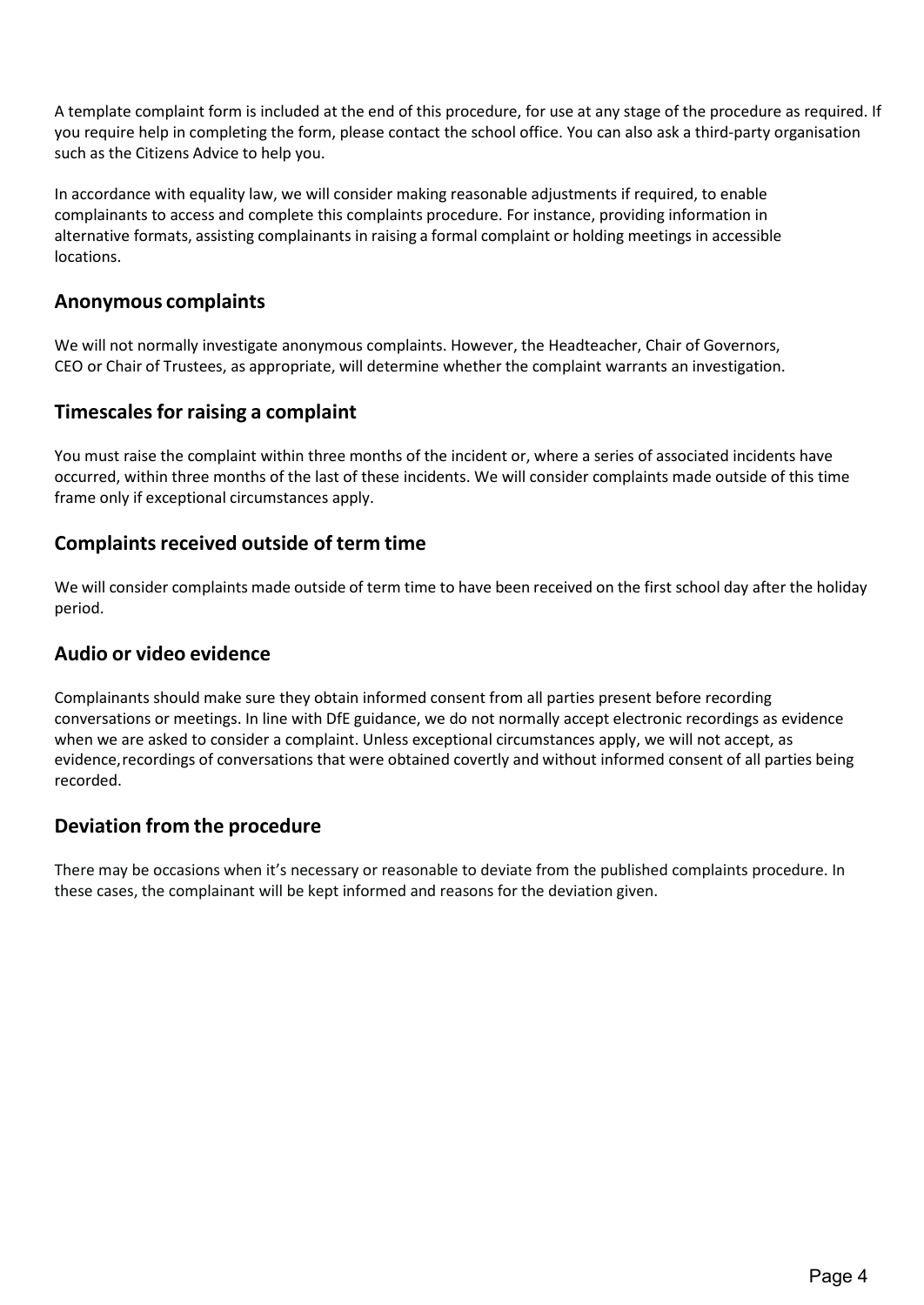## <span id="page-4-0"></span>**Scope of this complaints procedure**

This procedure covers all complaints about any provision of community facilities or services by Xavier Catholic Education Trust other than complaints that are dealt with under other statutory procedures, including those listed below.

| <b>Exceptions</b>                                                                                        | Who to contact                                                                                                                                                                                                                                                             |
|----------------------------------------------------------------------------------------------------------|----------------------------------------------------------------------------------------------------------------------------------------------------------------------------------------------------------------------------------------------------------------------------|
| Admissions to schools                                                                                    | Concerns about admissions should be handled through a<br>separateprocess - either through the appeals process or via the<br>local authority.                                                                                                                               |
| Matters likely to require a<br>Child Protection Investigation                                            | Complaints about child protection matters are handled under our<br>child protection and safeguarding policy and in accordance with<br>relevant statutory guidance.                                                                                                         |
|                                                                                                          | If you have serious concerns, you may wish to contact the Local<br>Authority Designated Officer (LADO) who has local responsibility for<br>safeguarding or the Surrey Children's<br>Single Point of Access (C-SPA) on 0300 470 9100.                                       |
| Exclusion of children from school*                                                                       | Further information about raising concerns about exclusion can be<br>found at: www.gov.uk/school-discipline-exclusions/exclusions.                                                                                                                                         |
|                                                                                                          | *complaints about the application of the behaviour policy can be<br>made through the school's complaints procedure.<br><link behaviour="" policy="" school="" to=""/> .                                                                                                    |
| Whistleblowing                                                                                           | We have an internal whistleblowing procedure for all our<br>employees, including temporary staff and contractors.                                                                                                                                                          |
|                                                                                                          | The Secretary of State for Education is the prescribed person for<br>matters relating to education for whistle-blowers in education who<br>donot want to raise matters direct with their employer. Referrals can<br>bemade at: www.education.gov.uk/contactus.             |
|                                                                                                          | Volunteer staff who have concerns about our school should<br>complain through the school's complaints procedure. You may also<br>be able to complain direct to the LA or the Department for<br>Education(see link above), depending on the substance of your<br>complaint. |
| Staff grievances                                                                                         | Complaints from staff will be dealt with under the school's internal<br>grievance procedures.                                                                                                                                                                              |
| Staff conduct                                                                                            | Complaints and allegations about staff will be dealt with under<br>the school's internal disciplinary procedures, or management of<br>allegations policy as appropriate.                                                                                                   |
|                                                                                                          | Complainants will not be informed of any disciplinary action<br>takenagainst a staff member as a result of a complaint.<br>However, the complainant will be notified that the matter is<br>being addressed.                                                                |
| Complaints about services<br>provided by other providers<br>who may use school premises<br>or facilities | Providers should have their own complaints procedure to deal with<br>complaints about service. Please contact them direct.                                                                                                                                                 |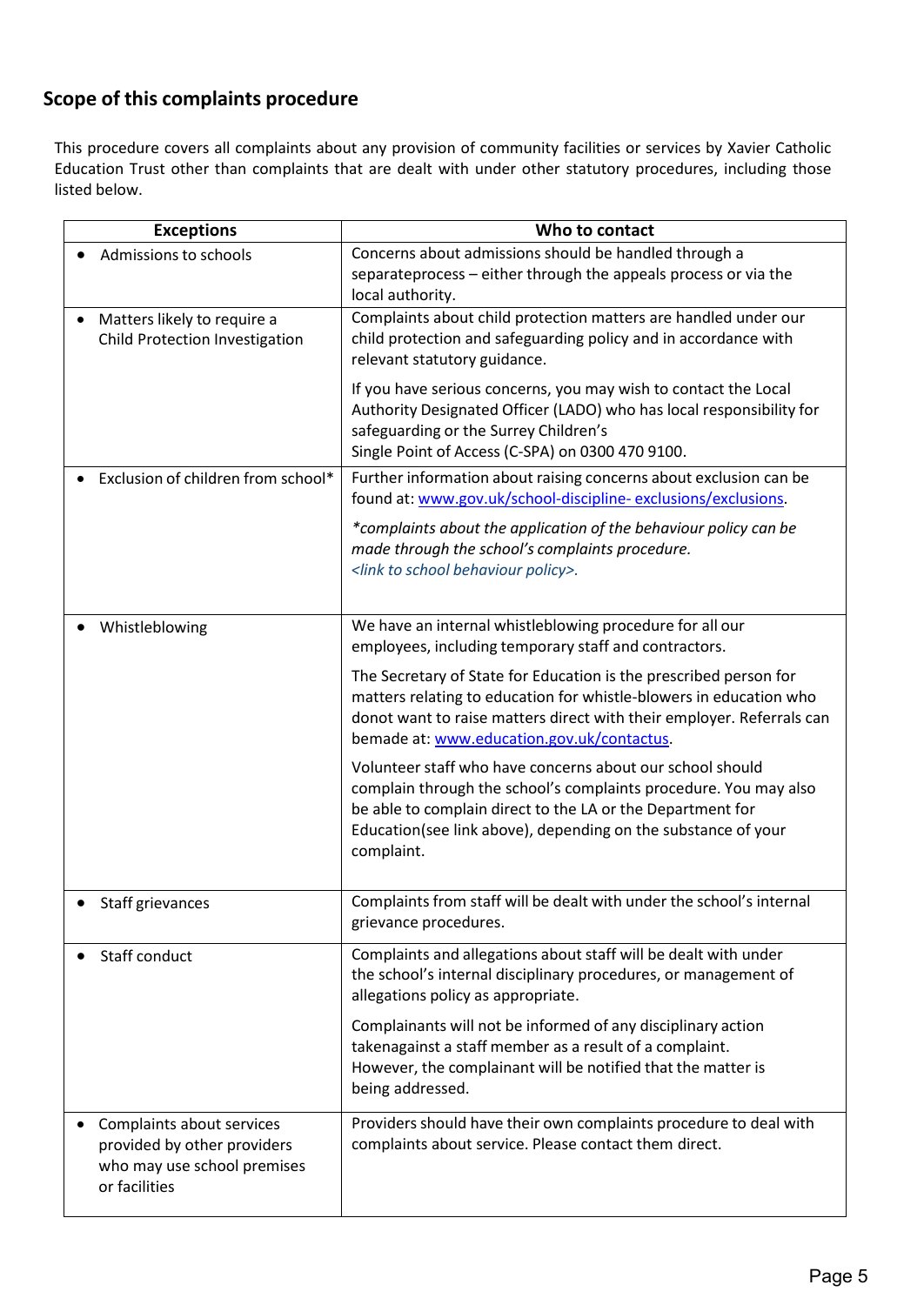If other bodies are investigating aspects of the complaint, for example the police, local authority (LA) safeguarding teams or Tribunals, this may impact on our ability to adhere to the timescales within this procedure or result in the procedure being suspended until those public bodies have completed their investigations. If this happens, we will inform you of a proposed new timescale.

If a complainant commences legal action against Xavier Catholic Education Trust in relation to their complaint, we will consider whether to suspend the complaints procedure until those legal proceedings have concluded.

## <span id="page-5-0"></span>**Resolving complaints**

At each stage in the procedure, Xavier Catholic Education Trust wants to resolve the complaint. If appropriate, we will acknowledge that the complaint is upheld in whole or in part. In addition, we may offer one or more of the following:

- an explanation
- an admission that the situation could have been handled differently or better
- an assurance that we will try to ensure the event complained about will not recur
- an explanation of the steps that have been or will be taken to help ensure that it will not happen again and an indication of the timescales within which any changes will be made
- an undertaking to review school policies in light of the complaint
- an apology.

In addition, mediation can provide a helpful mechanism for discussion when a complaint is raised, and can help to rebuild the relationship between parties once all of the investigative stages of the complaints procedure have been complete.

### <span id="page-5-1"></span>**Withdrawal of a complaint**

If a complainant wants to withdraw their complaint, we will ask them to confirm this in writing.

### **Concerns and informal complaints**

It is to be hoped that most concerns can be expressed and resolved on an informal basis, within 10 school working days.

Concerns should be raised with either the class teacher, year head/subject head or Headteacher. Complainants should not approach individual governors to raise concerns or complaints. They have no power to act on an individual basis and it may also prevent them from considering complaints at a later stage of the procedure.

If the issue remains unresolved, the next step is to make a formal complaint.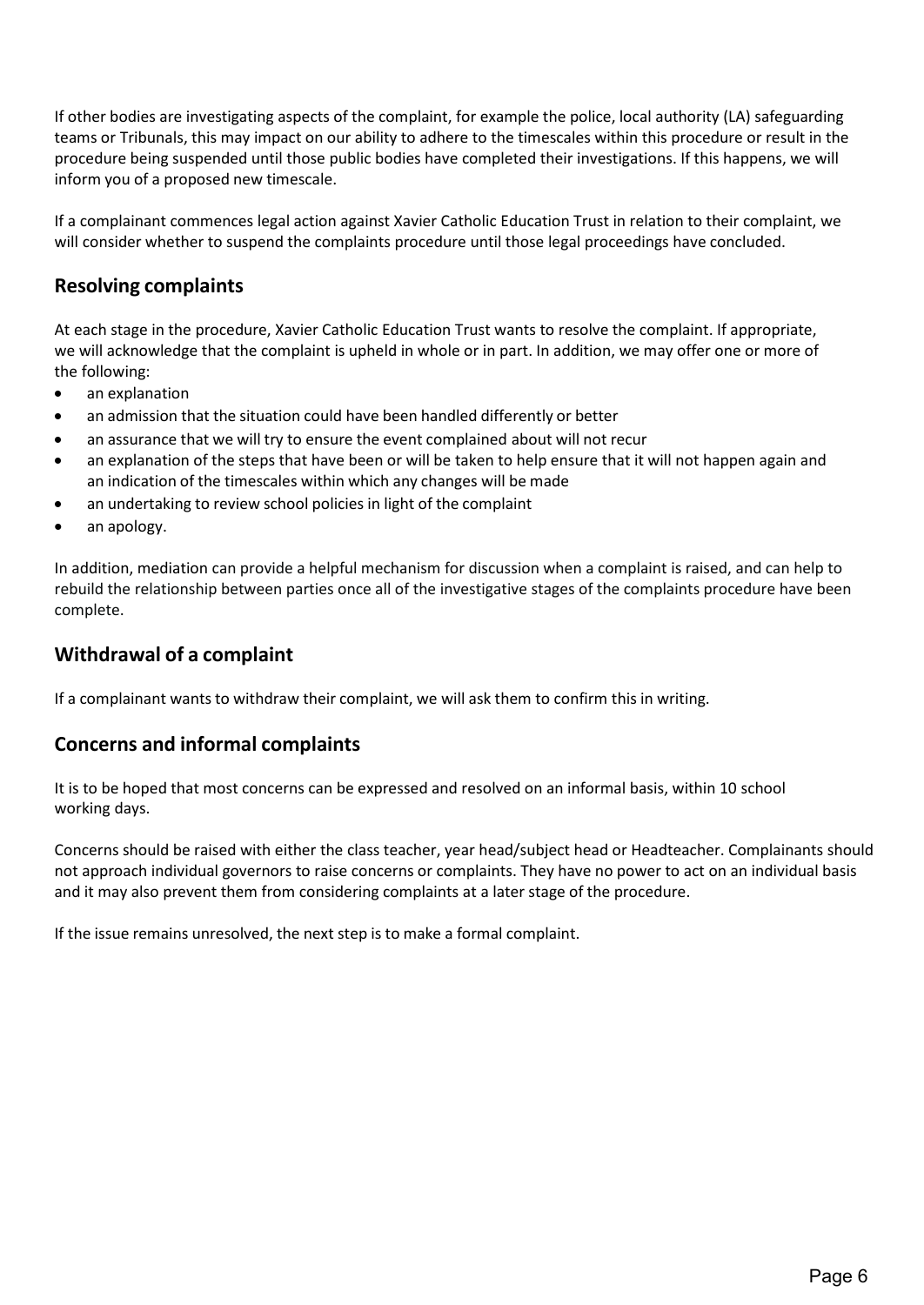# <span id="page-6-0"></span>**Formal complaints**

# <span id="page-6-1"></span>**Summary of timeline for formal complaints** 15 days 15 days 40 days • Formal investigation by *Headteacher/designated member of SLT* •Where complainant feels that issues have not been fully addressed, Stage 1 progress to Stage 2 • Formal investigation by *Chair of Governors/Nominated Governor* •Where complainant feels that issues have not been fully addressed, Stage 2 progress to Stage 3 Stage 3 Agency •Xavier Catholic Education Trust Panel Hearing •This is the final stage of the school's complaints procedure. •Where dissatisfied with outcomes, contact Education Funding

## **Stage 1 Headteacher Investigation**

- Acknowledgement of receipt of complaint to be sent within 3 days of receipt of the complaint.
- Complaint to be investigated and written response to be received by complainant within 15 days of receipt of the formal complaint.

### **Stage 2 Governor Investigation**

- If the complainant believes that their complaint has not been fully addressed at stage 1, they may request to move to stage 2. This request must be made within 10 days of the receipt of the outcome letter at stage 1.
- Acknowledgement of receipt of complaint to be sent within 3 days of receipt of the complaint.
- Complaint to be investigated and written response to be received by complainant within 15 days of receipt of the stage 2 formal complaint.

## **Stage 3 Xavier Catholic Education Trust Panel Hearing**

- If the complainant believes that their complaint has not been fully addressed at stage 2, they may request to move to stage 3. This request must be made within 10 days of the receipt of the outcome letter at stage 2.
- Acknowledgement of receipt of request to escalate complaint to stage 3 to be sent within 5days.
- Hearing to be held within 30 days of receipt of request to go to stage 3.
- Paperwork for Stage 3 hearing to be received from all parties at least 10 days before the hearing.
- Paperwork for Stage 3 hearing to be sent to all parties at least 5 days before the hearing.
- Outcome letter from panel to be received by complainant within 10 days of the hearing.

Note: In all cases, timescales refer to school days so exclude weekends, school holidays and INSET days.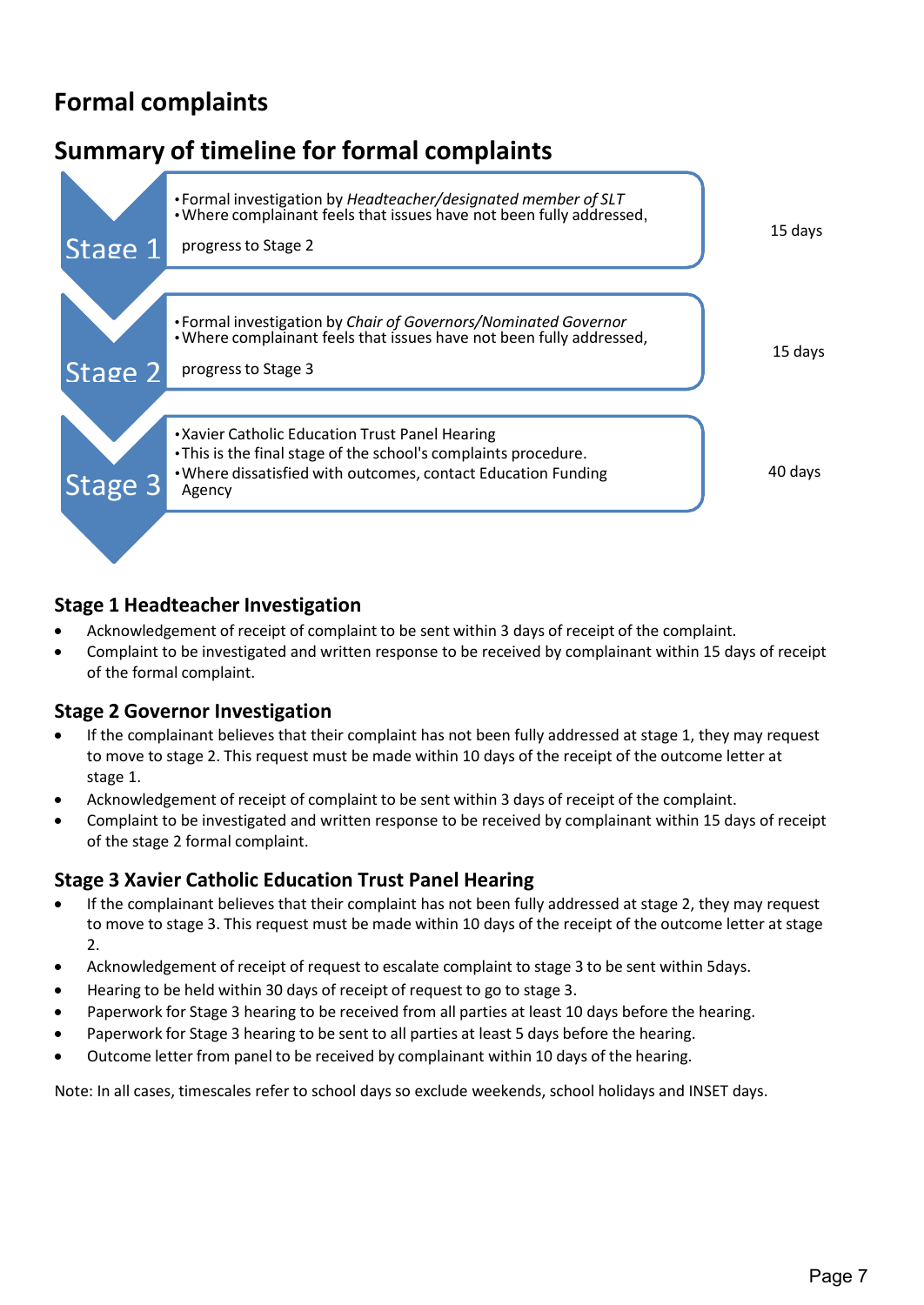## <span id="page-7-0"></span>**Stage 1 – Headteacher Investigation**

Formal complaints must be made to the Headteacher (unless they are about the Headteacher), via the school office. This may be done in person or in writing (preferably on the Complaint Form (see Appendix A for the contact details of the Headteacher, and Appendix B for a copy of the form). The form is useful as it ensures that relevant information is communicated at the outset.

The Headteacher will record the date the complaint is received and will acknowledge receipt of the complaint in writing (either by letter or email) within **3 school days**.

Within this response, the Headteacher will seek to clarify the nature of the complaint, ask what remains unresolved and what outcome the complainant would like to see. The Headteacher can consider whether a face to face meeting is the most appropriate way of doing this.

*Note: The Headteacher may delegate the investigation to another member of the school's senior leadership team but not the decision to be taken.*

During the investigation, the Headteacher (or investigator) will:

- if necessary, interview those involved in the matter and/or those complained of, allowing them to be accompanied if they wish
- keep a written record of any meetings/interviews in relation to their investigation.

At the conclusion of their investigation, the Headteacher will provide a formal written response within 15 school days of the date of receipt of the complaint.

If the Headteacher is unable to meet this deadline, they will provide the complainant with an update and revised response date.

The response will detail any actions taken to investigate the complaint and provide a full explanation of the decision made and the reason(s) for it. Where appropriate, it will include details of actions Xavier Catholic Education Trust will take to resolve the complaint.

The Headteacher will advise the complainant of how to escalate their complaint if they believe it has not been fully addressed at this stage.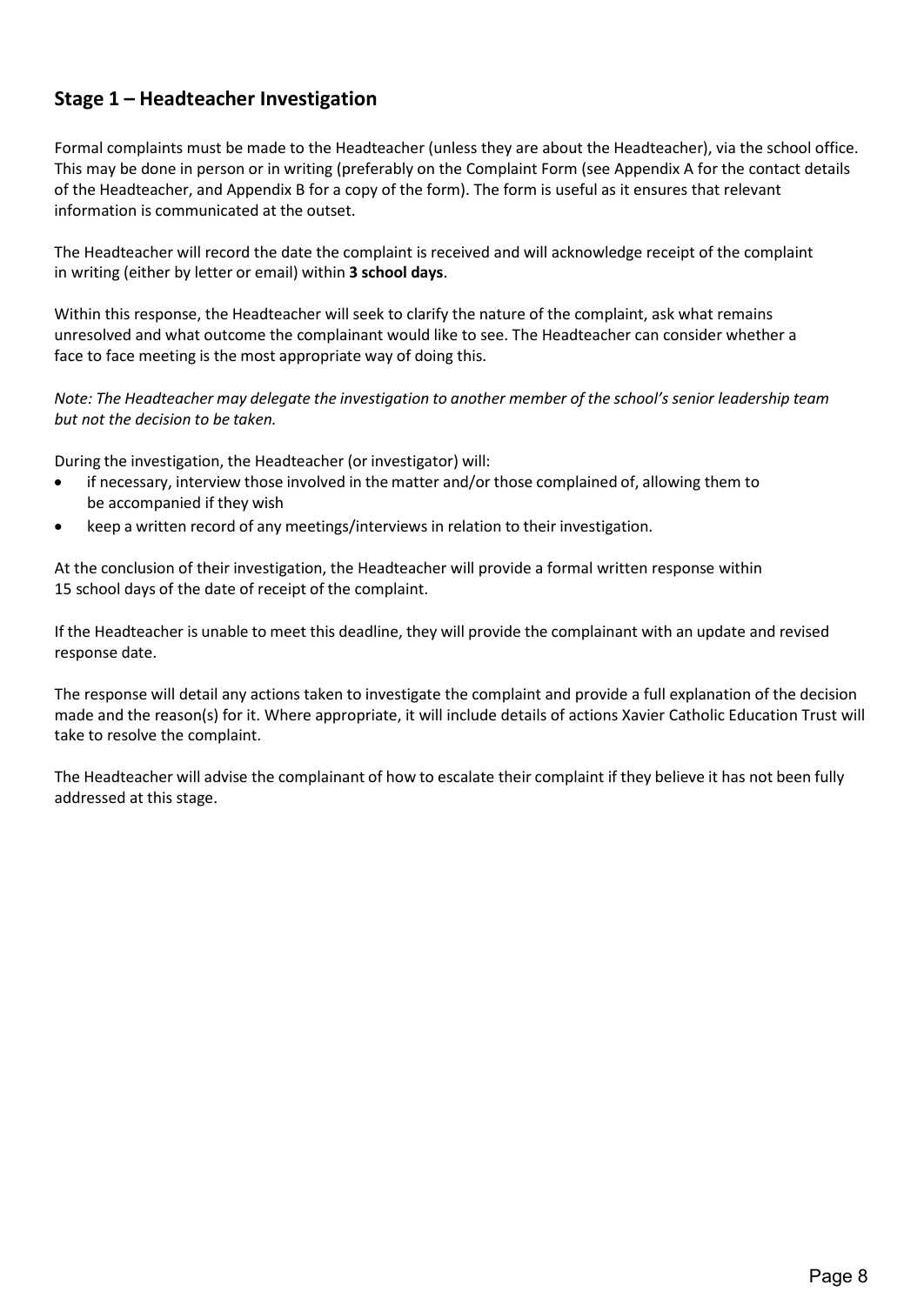## <span id="page-8-0"></span>**Stage 2 – Governor Investigation**

If the complainant believes that their complaint has not been fully addressed at Stage 1, they may request a Governor investigation. This should be done in writing (preferably on the Complaint Form (see Appendix A for the contact details of the Chair of Governors, and Appendix B for a copy of the form).

The Chair of Governors may choose to delegate the investigation of the complaint to a Nominated Governor who may, at the sole discretion of the Chair of Governors, be independent of the school. The investigating governor will have had no prior involvement in the complaint.

Receipt of the complaint form will be acknowledged. In most cases the complainant will be invited to meet with the Chair of Governors/ Nominated Governor at the outset of the process. The aim of this meeting is to enable the Chair of Governors/ Nominated Governor to understand the scope of the complaint and desired outcomes prior to commencing their investigation.

The Chair of Governors/Nominated Governor will consider all relevant evidence; this may include but is not limited to:

- evidence and outcome from Stage 1 investigation if applicable
- a statement from the complainant
- where relevant a meeting with/statement from an individual who is the subject of the complaint
- any previous correspondence regarding the complaint
- any supporting documents from all parties
- interviews with / statements from anyone related to the complaint
- relevant policies and whether they were followed.

After considering the available evidence, the Chair of Governors/Nominated Governor may:

- uphold the complaint and direct that certain action be taken to resolve it
- not uphold the complaint and provide the complainant with details of the Stage 3 complaint reviewprocess
- uphold the complaint in part: in other words, the Chair of Governors/Nominated Governor may find one aspect ofthe complaint to be valid, but not another aspect. They may recommend certain action to be taken to resolve any aspect that they find in favour of the complainant.

The Chair of Governors/Nominated Governor should inform the complainant of their decision in writing **within 15 days of receipt of the complaint.** They should explain clearly why they have come to the decision that they made. They should detail any agreed actions as a result of the complaint. Finally, they should provide the complainant with details of how to progress the complaint to Stage 3 if they believe their complaint has not been fully addressed, providing them with the contact details of the Clerk to the Governing Body (Appendix A). Should the complaint not be resolved mediation should be considered. This can be arranged through the Area Schools Support Service and will be impartial and objective.

## <span id="page-8-1"></span>**Stage 3 – Panel Hearing**

If the complainant does not believe that their complaint has been fully addressed at Stage 2 and wishes to take the matter further, they can escalate the complaint to Stage 3. This consists of a Panel hearing with at least three governors who were not directly involved in the matters detailed in the complaint or any previous investigation. The panel will include an Independent panel member. This means that the independent Complaint Panel member will not be a Trustee or an employee of the Trust, it could be a governor of a school within the Trust or a representative from another school or the Diocese. An investigator may be appointed to investigate the issues raised in the complaint and report to the XCET complaints panel. Fair consideration will be given to any legitimate objection to a particular member of the panel.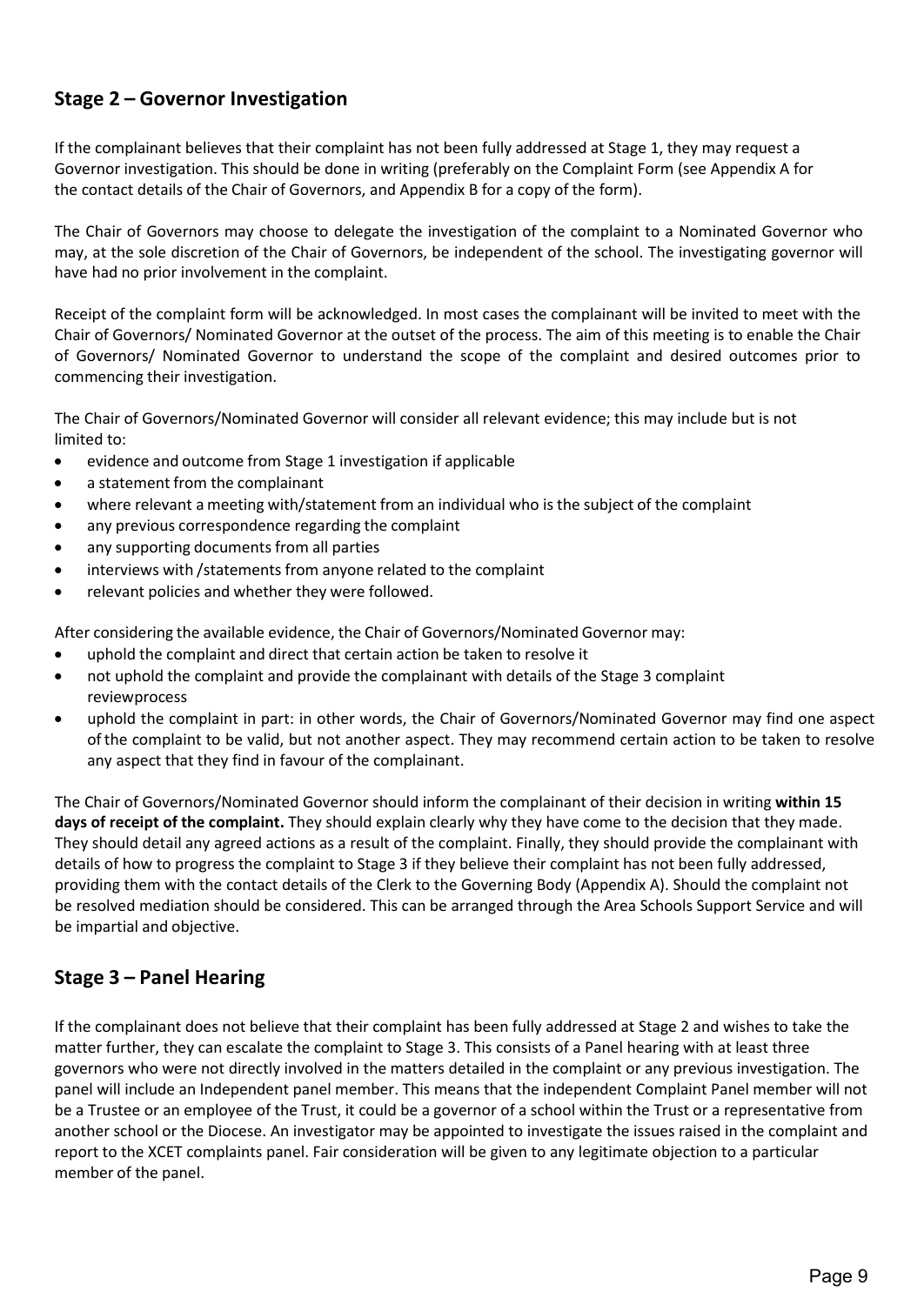Complainants can request an independent complaints committee if they believe there is likely to be [bias in the proceedings. T](https://www.gov.uk/government/publications/school-complaints-procedures/best-practice-advice-for-school-complaints-procedures-2019#bias-in-the-proceedings)hey should provide evidence of bias in support of their request, as it is the panel's decision whether to agree to it. If the appearance of bias is sufficient to taint the decision reached, then it is recommended that the panel grants such requests.

This is the final stage of the Trust's complaints procedure.

## **Timeline**

A request to escalate to Stage 3 must be made to the Clerk, via the school office, within **10 school days** of receipt ofthe Stage 2 response. Requests received outside of this time frame will only be considered if exceptional circumstances apply and are explained to the Clerk at the same time that the request for a Stage 3 hearing is made.

The Clerk will record the date the complaint is received and acknowledge receipt of the complaint in writing (either by letter or email) within **5 school days**.

The Clerk will write to the complainant to inform them of the date of the meeting. They will aim to convene a meeting within **30 school days** of receipt of the Stage 3 request. If this is not possible, the Clerk will provide an anticipated date and keep the complainant informed. If the complainant rejects the offer of three proposed dates, without good reason, the Clerk will decide when to hold the meeting. In this case the Panel will meet with the Clerk and Area Schools Officer in attendance, and consider the complaint on the basis of written submissions from both parties, with neither party being present.

At least **15 school days** before the meeting, the Clerk will:

- confirm and notify both parties of the date, time and venue of the meeting, ensuring that, if the complainant is invited, the dates are convenient to all parties and that the venue and proceedings are accessible and
- inform both parties that copies of any further written material should be submitted to the clerk at least **10 school days** before the meeting. Any evidence submitted after this, including on the day of the hearing, will only be considered in exceptional circumstances with the agreement of the panel, whose decision is final.

Any written material will be collated and circulated by the clerk to all parties so that it is received at least **5 school days** before the date of the meeting. The Panel will not normally accept, as evidence, recordings of conversations that were obtained covertly and without the informed consent of all parties being recorded.

## **Attendees at the meeting**

The Clerk will invite the following parties as applicable:

- a panel of three governors / Trustees , one or more of whom is independent of the school
- the complainant
- the Headteacher
- investigating member of SLT (if appropriate)
- the Chair of Governors/Nominated Governor who dealt with the complaint at Stage 2
- relevant witnesses

The complainant may ask to be accompanied to the meeting by a supportive companion, interpreter or advocate. It is not advisable for this person to be a member of the school community, for reasons of confidentiality and to avoid conflict of interest.

The complainant must advise the Clerk to the Complaint Review Panel of the name and role of this additional person prior to the hearing, and the Clerk will seek agreement from the chair of the Panel. If the additional person is attending as an advocate, they will be presenting the complainant's case and speaking on their behalf, and therefore the complainant will not be able to address the Panel directly. If the additional person is attending as a supportive companion they will not be able to address the Panel directly.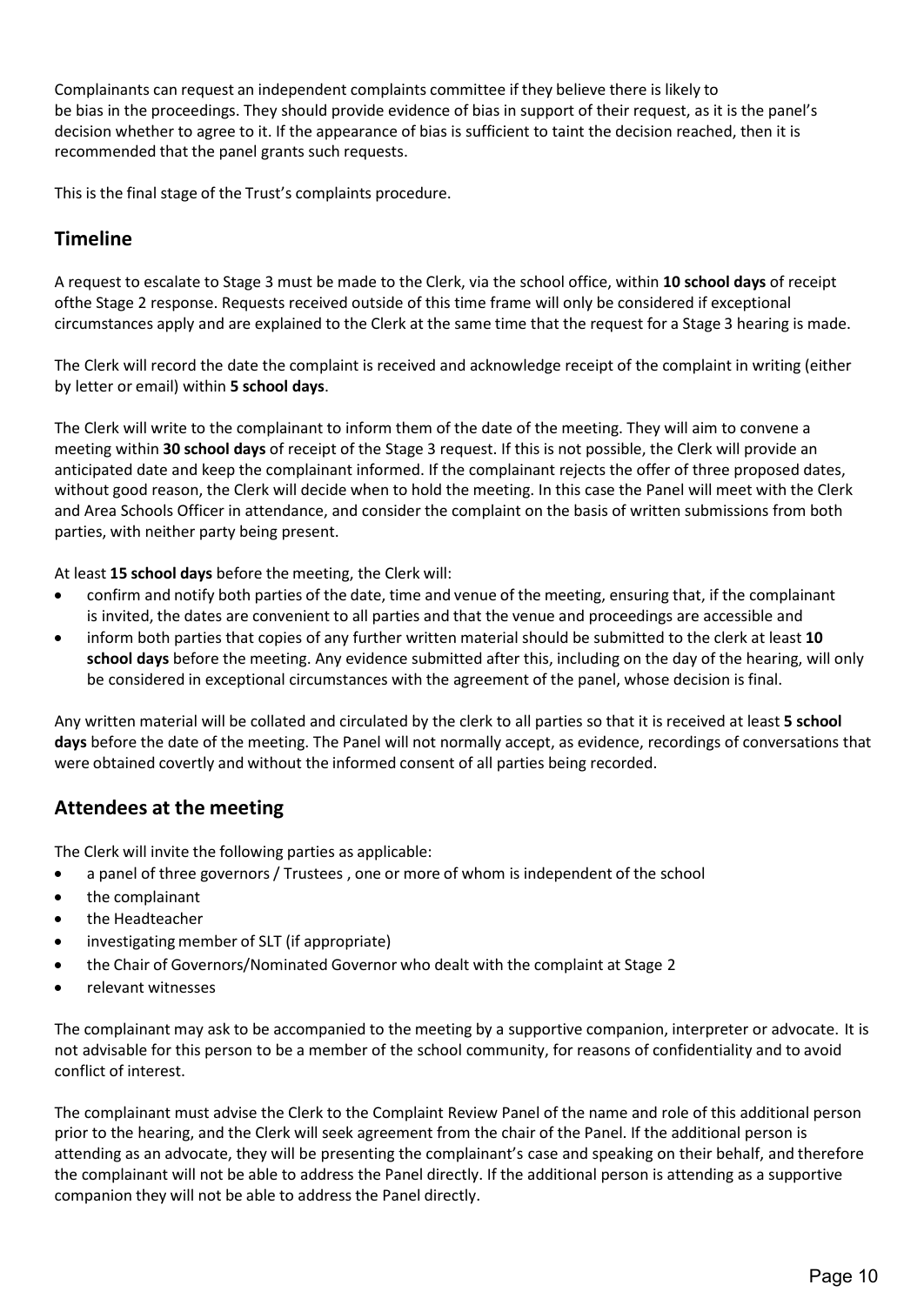As this is not a legal process, neither party may bring legal representation with them except in exceptional circumstances, by prior agreement of the panel.

If the attendance of any pupils is required at the hearing, parental permission will be sought if the pupil is under the age of 18. Extra care will be taken to consider the vulnerability of children where they are present at a complaints hearing. The Panel should respect the views of the child/young person and give them equal consideration to those of adults. If the child/young person is the complainant, the Panel should ask in advance if any support is needed to help them present their complaint. Where the child/young person's parent is the complainant, the Panel should give the parent the opportunity to say which parts of the meeting, if any, the child/young person needs to attend. However, the parent should be advised that agreement might not always be possible if the parent wishes the child/young person to attend a part of the meeting that the Panel considers is not in the child/young person's best interests. The welfare of the child/young person is paramount.

Representatives from the media are not permitted to attend.

## **Conduct of the meeting**

The aim of the meeting should be to resolve the complaint and achieve reconciliation between the school and the complainant. We recognise that the complainant might not be satisfied with the outcome if the meeting does not find in their favour. It may only be possible to establish the facts and make recommendations. Financial compensation is not a possible outcome of the process.

The panel hearing will consider the complaint as was submitted at stage 1 and 2. Any new issues will need to be dealt with by a separate complaint procedure.

The Panel will not only consider the handling of the complaint at the previous stages, but will also consider those aspects of the original complaint which the complainant believes have not been fully addressed.

The meeting will be held in private and is confidential. Electronic recordings of meetings or conversations are not normally permitted unless a complainant's own disability or additional needs require it. Prior knowledge and consentof all parties attending must be sought before meetings or conversations are recorded. Consent will be recorded in any minutes taken.

The format of the meeting is that the complainant is given a set amount of time to make their case. The Panel and the school may then ask the complainant questions for clarification. The school then has the same amount of time to make their case. The Panel and complainant then have the opportunity to seek clarification from the school. Both parties then leave the meeting and the Panel will deliberate.

The Panel will consider the complaint and all the evidence presented and will come to their decisions on the balance of probabilities. The Panel can:

- uphold the complaint in whole or in part
- dismiss the complaint in whole or in part
- determine that all or part of the complaint is out of their scope to consider.

If the complaint is upheld in whole or in part, the Panel will:

- decide on the appropriate action to be taken to resolve the complaint
- where appropriate, recommend changes to the school's systems or procedures to prevent similar issues in the future.

The Chair of the Panel will provide the complainant and School with a full explanation of their decision and the reason(s) for it, in writing, and a copy of the minutes of the Panel hearing, within 10 school days.

The letter to the complainant will include details of how to contact the Education and Skills Funding Agency (ESFA) if they believe that their complaint has been handled unreasonably or unlawfully by Xavier Catholic Education Trust.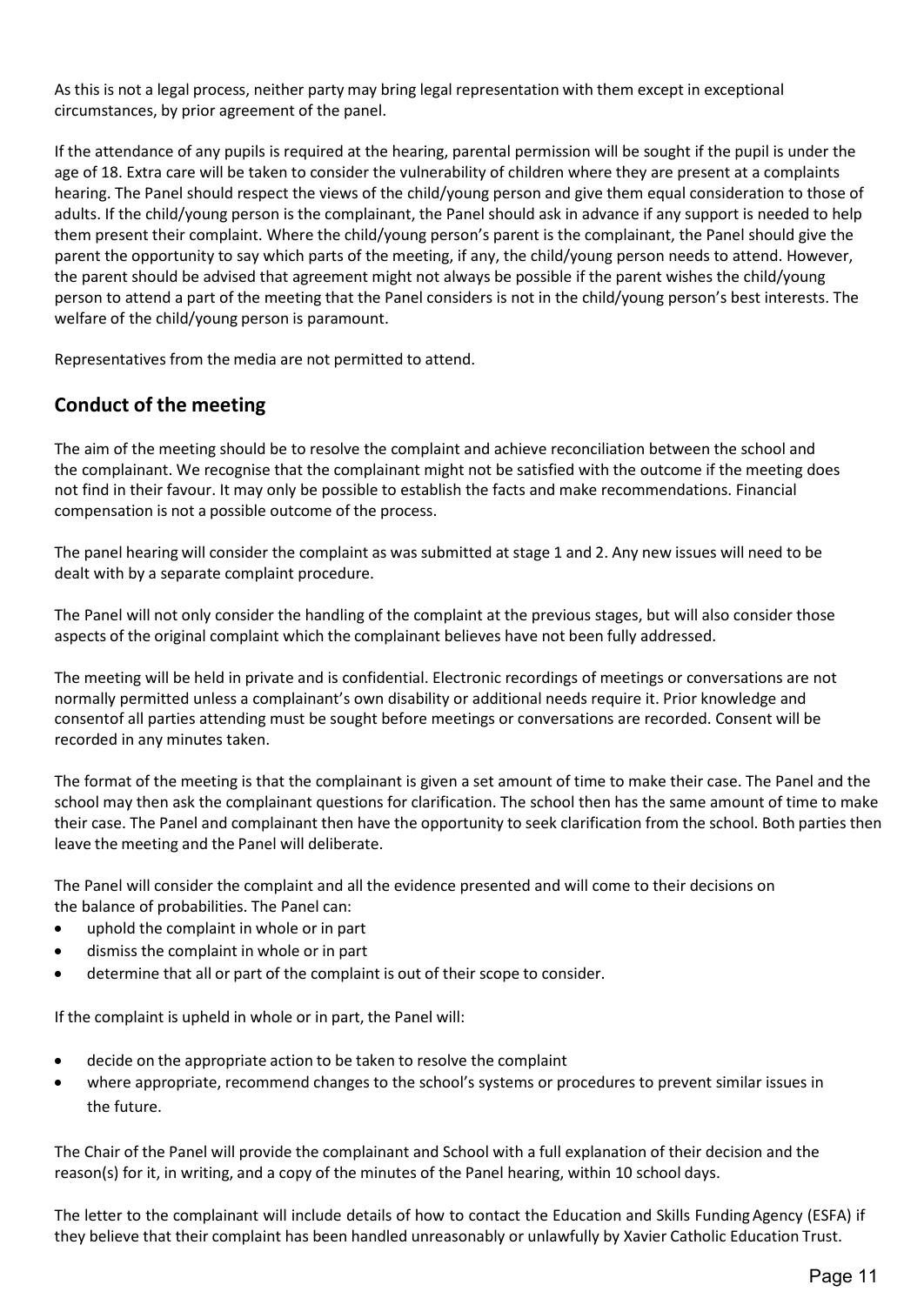The response will detail any actions taken to investigate the complaint and provide a full explanation of the decision made and the reason(s) for it. Where appropriate, it will include details of actions Xavier Catholic Education Trust will take to resolve the complaint.

The Panel will ensure that those findings and recommendations are sent by post, electronic mail or otherwise given to the complainant and, where relevant, the person complained about, with a copy to the Headteacher.

The complaint investigator/the Chair of the Complaint Review Panel will ensure that a copy of all relevant information relating to the complaint is kept at the school in a secure, confidential\* file, separate from staff and pupil records. This information should be retained for six years from the date of the complaint, in line with guidance from the Information and Records Management Society (*[www.irms.org.uk](http://www.irms.org.uk/)*) and in accordance with the principles of the Data Protection Act (DPA) 2018 and the General Data Protection Regulations (GDPR). The complainant should be informedthat this will be done.

\* Please note that the Secretary of State or a body conducting an inspection under s 109 of the Education and Skills Act 2008 may request access to complaints documentation.

### **Complaints about the Headteacher or Governors of the school**

If the complaint is about the Headteacher, or a member of the governing body (including the Chairor Vice-Chair), a suitably skilled governor will be appointed to complete all the actions at Stage 2.

Complaints about the Headteacher or member of the governing body must be made to the Clerk, via the schooloffice.

If the complaint is:

- jointly about the Chair and Vice Chair or
- the entire governing body or
- the majority of the governing body

The complaint will move to Stage 2 and will be considered by an independent investigator appointed by the governing body. At the conclusion of their investigation, the independent investigator will provide a formal written response to the complainant with a copy to the Headteacher.

Stage 3 complaints will be heard by a committee of trustees and an independent panel member.

### <span id="page-11-0"></span>**Complaints escalated to / about the Trust, CEO or Trustee**

If a complaint is escalated to Xavier Catholic Education Trust "the Trust" or if a complainant wishes to complain directly about the Trust, then the complaint should be sent to the CEO to be investigated.

The CEO will write to the complainant acknowledging the complaint within **5 school days** of the date that the written request was received. The acknowledgement will confirm that the complaint will now be investigated under Stage 2 of this Complaints Policy and will confirm the date for providing a response to the complainant.

Following the investigation, the CEO will write to the complainant confirming the outcome within **15 school days**  of the date that the letter was received. If this time limit cannot be met, the CEO will write to the Complainant explaining the reason for the delay and providing a revised date.

If the complaint concerns the CEO or a Trustee, the complaint should be investigated by the Chair of the Trust Board.If a formal complaint form is received about the Chair, the complaint will be referred to the Vice Chair for investigation.

NB. Where the Chair of the Trust Board has investigated the complaint, they will write the letter of outcome to the Complainant and provide a copy to the CEO.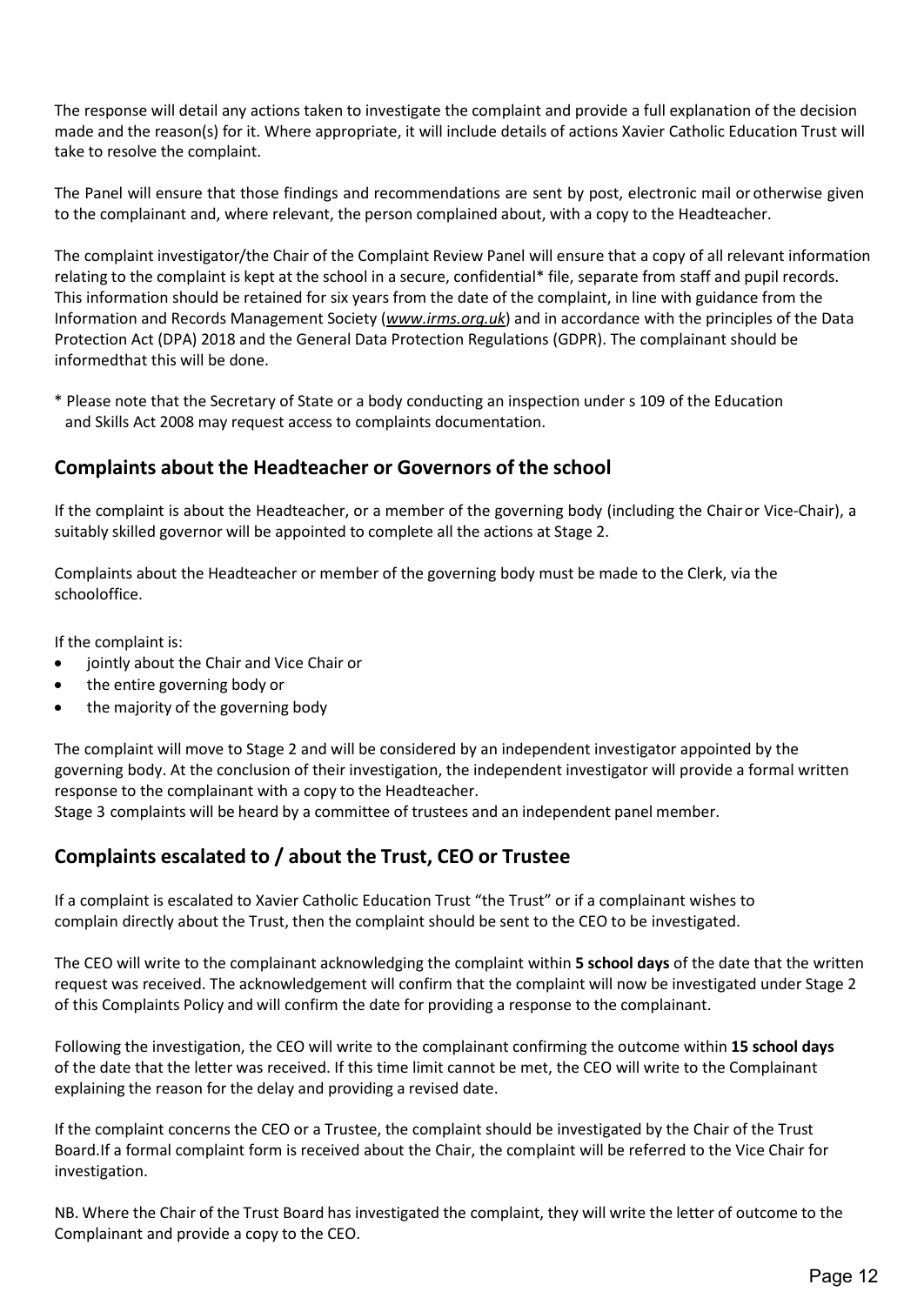If the complainant is not satisfied with the outcome of the previous stage, the complainant should write to the Clerk to the Trust Board asking for the complaint to be heard before a Complaint Panel, within 10 school days. The procedure will mirror that outlined under Stage 3 – Panel Hearing above.

If the complaint is:

- jointly about the Chair and Vice Chair or
- the entire trust board or
- the majority of the trust board

the complaint will be heard by a completely independent panel.

## <span id="page-12-0"></span>**Next Steps**

If the complainant believes the school / trust did not handle their complaint in accordance with the published complaints procedure or they acted unlawfully or unreasonably in the exercise of their duties under education law, they can contact the ESFA after they have completed Stage 4. The ESFA will not normally reinvestigate the substance of complaints or overturn any decisions made by Xavier Catholic Education Trust. They will consider whether the school / Trust has adhered to education legislation and any statutory policies connected with the complaint and whether they have followed Part 7 of the Education (Independent School Standards) [Regulations 2014.](http://www.legislation.gov.uk/uksi/2010/1997/schedule/1/made)

The complainant can refer their complaint to the ESFA online at: [www.education.gov.uk/contactus,](http://www.education.gov.uk/contactus) by telephone on:0370 000 2288 or by writing to:

Academy Complaints and Customer Insight Unit Education and Skills Funding Agency Cheylesmore House 5 Quinton Road Coventry CV1 2WT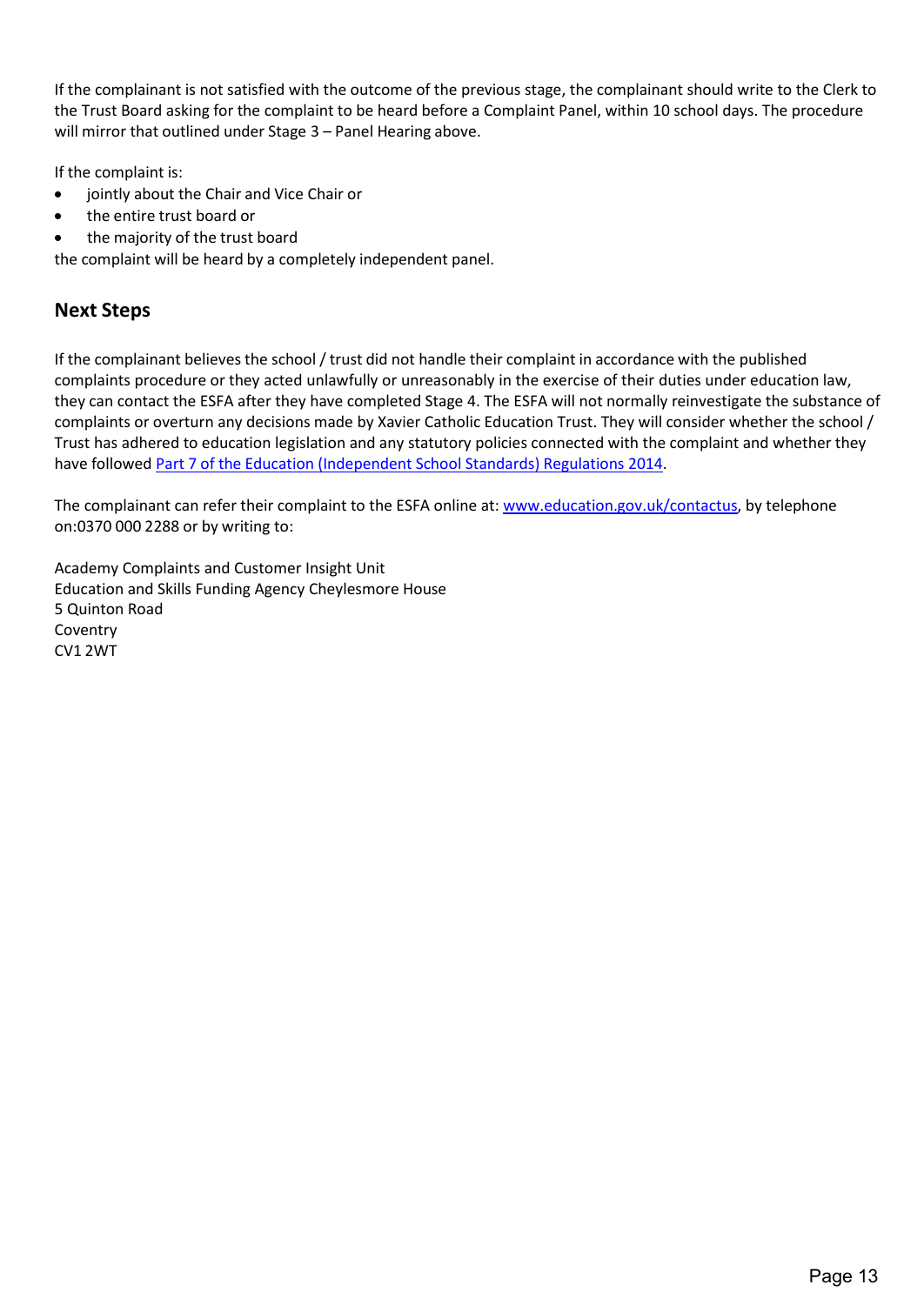## <span id="page-13-0"></span>**Roles and Responsibilities**

## **Complainant**

The complainant will receive a more effective response to the complaint if they:

- explain the complaint in full as early as possible
- co-operate with the school in seeking a solution to the complaint
- respond promptly to requests for information or meetings or in agreeing the details of the complaint
- ask for assistance as needed
- treat all those involved in the complaint with respect
- refrain from publicising the details of their complaint on social media and respect confidentiality.

### **Investigator**

The investigator's role is to provide a comprehensive, open, transparent and fair consideration of the complaint through:

- sensitive and thorough discussion with the complainant to establish their perspective and desired outcomes
- interviewing staff and other people relevant to the complaint
- consideration of records and other relevant information
- analysing information
- liaising with the complainant and the complaints co-ordinator as appropriate to clarify what the complainant feels would put things right.

## **Clerk to the Stage 3 Panel Hearing**

The Clerk is the contact point for the complainant and the Panel and should:

- ensure that all people involved in the complaint procedure are aware of their legal rights and duties, including any under legislation relating to school complaints, education law, the Equality Act 2010, the Freedom of Information Act 2000, the Data Protection Act (DPA) 2018 and the General Data Protection Regulations (GDPR)
- set the date, time and venue of the meeting, ensuring that the dates are convenient to all parties (if they are invited to attend) and that the venue and proceedings are accessible
- collate any written material relevant to the complaint and send it to the parties in advance of the meeting within an agreed timescale
- record the proceedings
- circulate the minutes of the meeting
- notify all parties of the Panel's decision.

### **Panel Chair**

The Panel's chair, who is nominated in advance of the complaint meeting, will ensure that the meeting is conducted in line with the complaints procedure and best practice principles.

## **Panel Members**

Panel members should be aware that:

- The meeting must be independent and impartial, and should be seen to be so
- No governor / trustee may sit on the Panel if they have had a prior involvement in the complaint or in the circumstances surrounding it
- They should read all documentation and understand the aims and purpose of the meeting.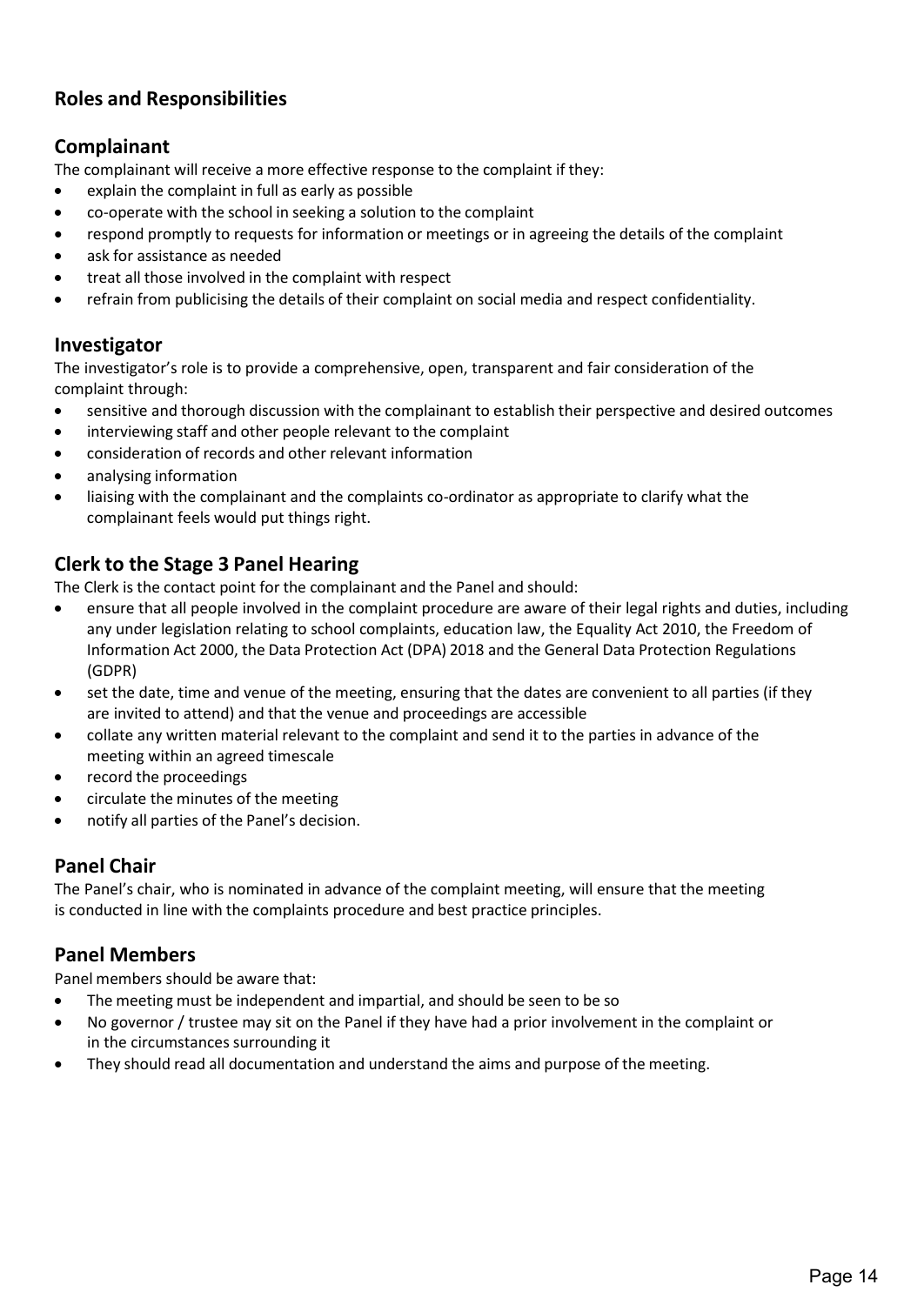## <span id="page-14-0"></span>**Procedure for managing serial and unreasonable complaints**

Xavier Catholic Education Trust is committed to dealing with all complaints fairly and impartially, and to providing a high quality service to those who complain. We will not normally limit the contact complainants have with our school. However, we do not expect our staff to tolerate unacceptable behaviour and will take action to protect staff from that behaviour, including that which is abusive, offensive or threatening.

Xavier Catholic Education Trust defines unreasonable behaviour as that which hinders our consideration of complaints because of the frequency or nature of the complainant's contact with the school, such as, if the complainant:

- refuses to articulate their complaint or specify the grounds of a complaint or the outcomes sought by raising the complaint, despite offers of assistance
- refuses to co-operate with the complaints investigation process
- refuses to accept that certain issues are not within the scope of the complaints procedure
- insists on the complaint being dealt with in ways which are incompatible with the complaints procedure or with good practice
- introduces trivial or irrelevant information which they expect to be taken into account and commented on
- raises large numbers of detailed but unimportant questions, and insists they are fully answered, often immediately and to their own timescales
- makes unjustified complaints about staff who are trying to deal with the issues, and seeks to have them replaced
- changes the basis of the complaint as the investigation proceeds
- repeatedly makes the same complaint (despite previous investigations or responses concluding that the complaint is groundless or has been addressed)
- refuses to accept the findings of the investigation into that complaint where the school's complaint procedure has been fully and properly implemented and completed including referral to the Department for Education
- seeks an unrealistic outcome
- makes excessive demands on school time by frequent, lengthy and complicated contact with staff regarding the complaint in person, in writing, by email and by telephone while the complaint is being dealt with
- uses threats to intimidate
- uses abusive, offensive or discriminatory language or violence
- knowingly provides falsified information
- publishes unacceptable information on social media or other public forums.

Complainants should try to limit their communication with the school that relates to their complaint, while the complaint is being progressed. It is not helpful if repeated correspondence is sent (either by letter, phone, email ortext), as it could delay the outcome being reached.

Whenever possible, the Headteacher or Chair of Governors will discuss any concerns with the complainant informally before determining that they may be acting "unreasonably".

If the behaviour continues, the Headteacher will write to the complainant explaining that their behaviour is unreasonable and ask them to change it. For complainants who excessively contact Xavier Catholic Education Trust causing a significant level of disruption, we may specify methods of communication and limit the number of contacts in a communication plan. This will be reviewed after six months.

In response to any serious incident of aggression or violence, we will immediately inform the police and communicate our actions in writing. This may include barring an individual from Xavier Catholic Education Trust schools.

### <span id="page-14-1"></span>**Procedure for managing complaint campaigns**

In the rare event that the school receives a large volume of complaints all based on the same subject, from complainants unconnected with the school, we will either send a template response to all complainants or publish a single response on the school's website.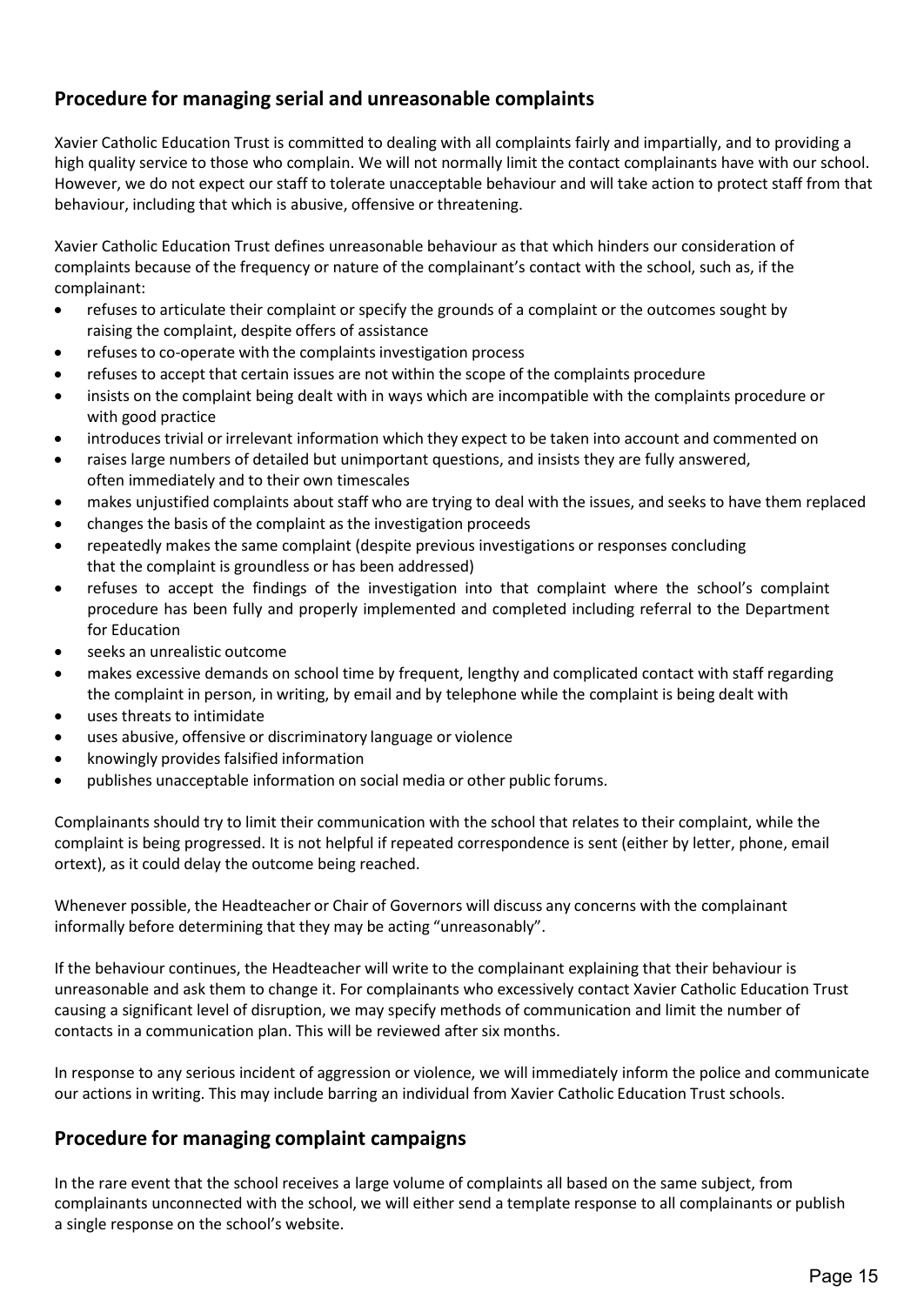## <span id="page-15-0"></span>**Appendix A – School contact details**

For stage 1 and 2 complaints you need to contact the school directly. Contact details are available on each of the Trust schools' websites. In addition you can contact the school directly on the following telephone numbers.

| Cardinal Newman Catholic Primary School         | 01923 222536  |
|-------------------------------------------------|---------------|
| Salesian School                                 | 01932 582520  |
| St Alban's Catholic Primary School              | 0208 979 5893 |
| St Anne's Catholic Primary School               | 01932 562251  |
| St Augustine's Catholic Primary School          | 01276 709099  |
| St Charles Borromeo Catholic Primary School     | 01932 842617  |
| St Cuthbert Mayne Catholic Primary School       | 01483 274961  |
| St Hugh of Lincoln Catholic Primary School      | 01483 480441  |
| St Edmunds Catholic Primary School              | 01483 414497  |
| St John the Baptist School                      | 01483 729343  |
| St Polycarp's Catholic Primary School           | 01252 716307  |
| St Thomas of Canterbury Catholic Primary School | 01483888388   |
| The Holy Family Catholic Primary School         | 01932 846366  |
| The Marist Catholic Primary School              | 01932 344477  |
| <b>St Peters Catholic School</b>                | 01483 534654  |

To contact the CEO or Clerk to the Xavier Catholic Education Trust, either send your letter and complaint form to the relevant contact at Xavier Catholic Education Trust, Salesian School, Guildford Road, Chertsey, KT16 9LU. Or email to [admin@xaviercet.org.uk](mailto:admin@xaviercet.org.uk)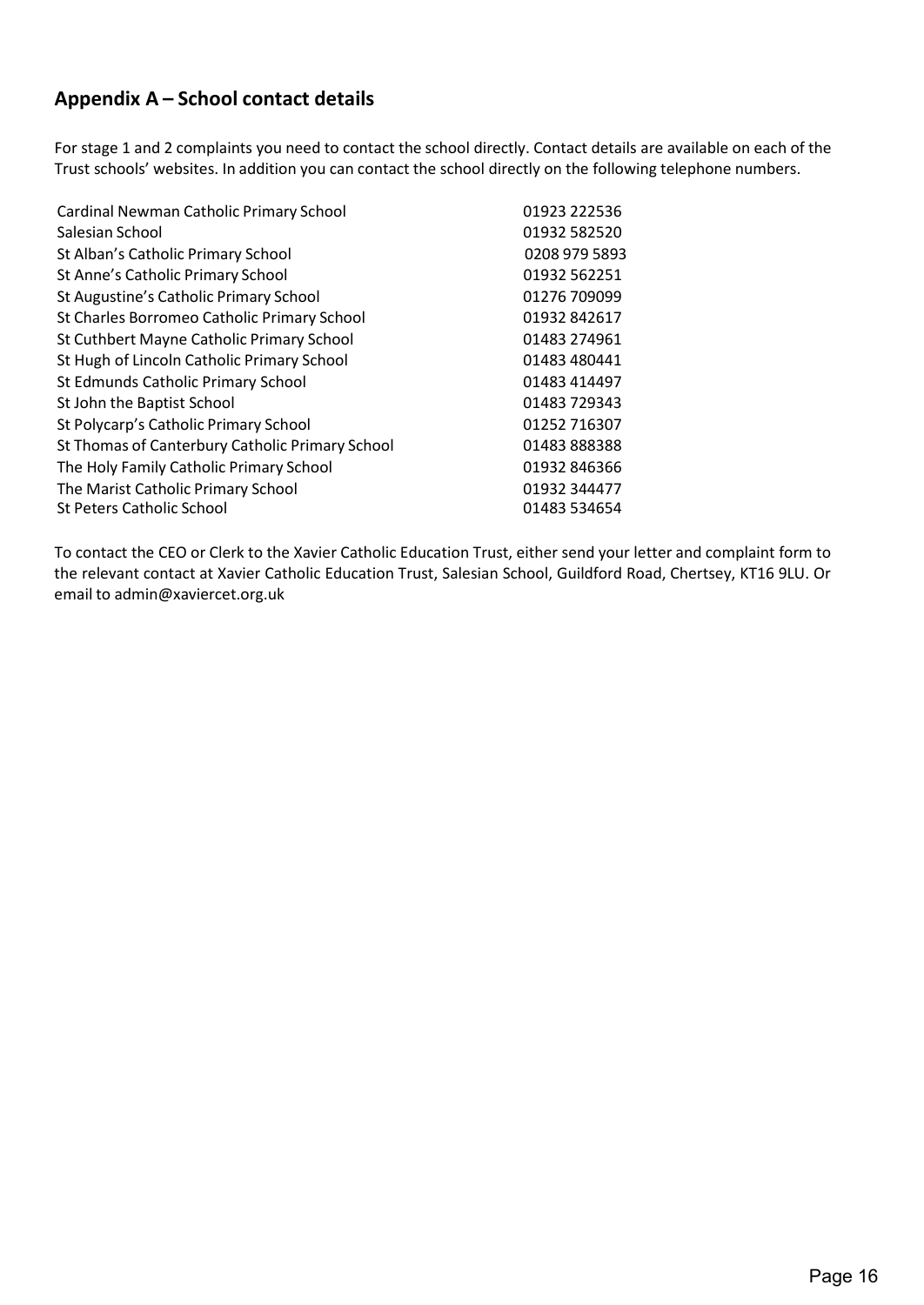# <span id="page-16-0"></span>**Appendix B – Complaint form**

Please complete and return to <Name> (*either Headteacher for Stage 1, or Clerk for Stages 2 and 3*) who will acknowledge receipt and explain what action will be taken.

|                                                                          | Your name:       |                                                                  |  |  |  |  |
|--------------------------------------------------------------------------|------------------|------------------------------------------------------------------|--|--|--|--|
| Pupil's name (if relevant):                                              |                  |                                                                  |  |  |  |  |
| Your relationship to the pupil (if relevant):                            |                  |                                                                  |  |  |  |  |
| <b>Contact details:</b>                                                  |                  |                                                                  |  |  |  |  |
| Please give details of your complaint (adding extra pages if necessary): |                  |                                                                  |  |  |  |  |
| No.                                                                      | Details of issue | What action has been taken to<br>resolve the matter and by whom? |  |  |  |  |
| $\mathbf{1}$                                                             |                  |                                                                  |  |  |  |  |
| $\overline{\mathbf{2}}$                                                  |                  |                                                                  |  |  |  |  |
| $\overline{\mathbf{3}}$                                                  |                  |                                                                  |  |  |  |  |
| etc.                                                                     |                  |                                                                  |  |  |  |  |